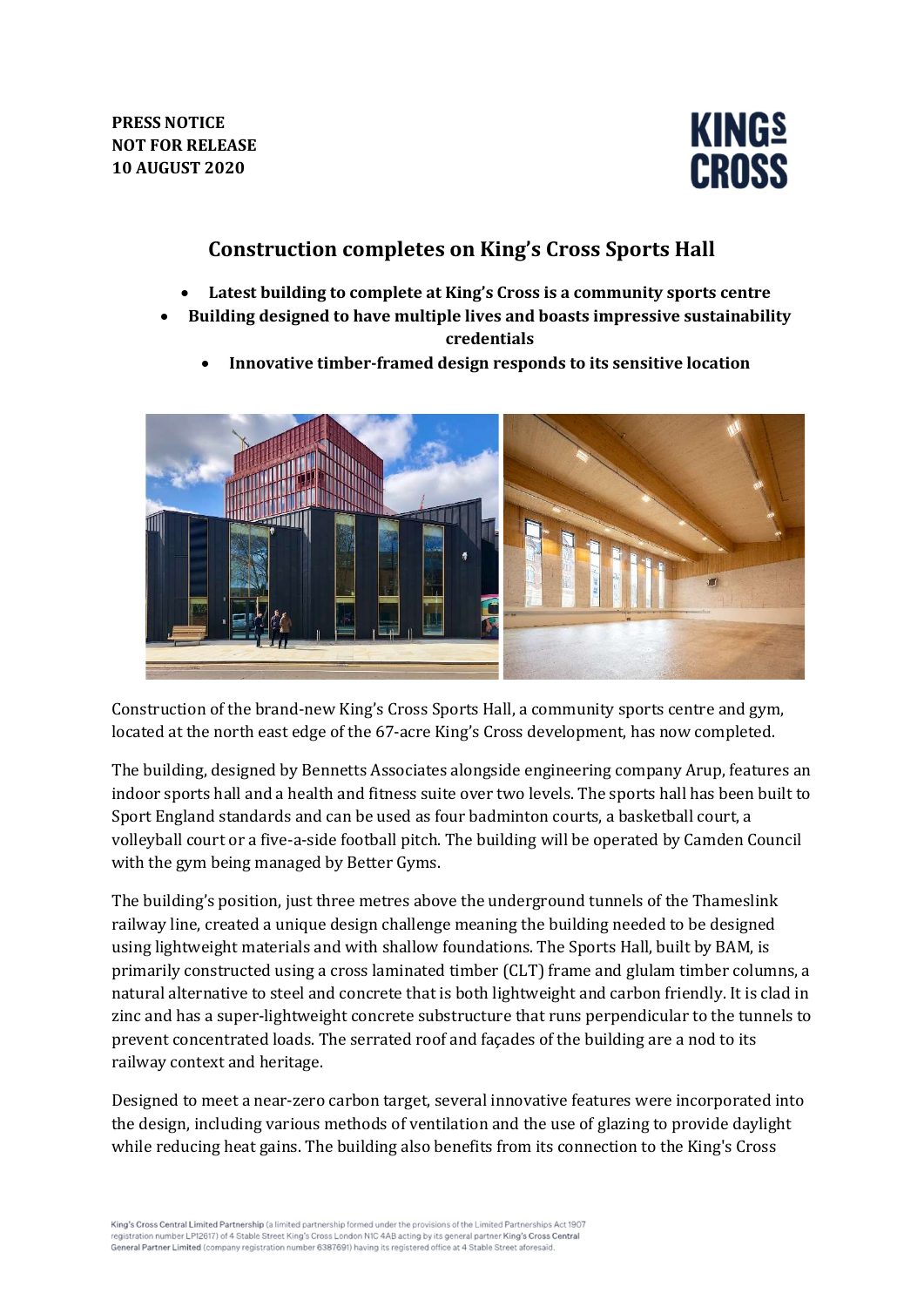Central District Heating and Cooling Network, an efficient system for heating all the buildings at King's Cross that means that conventional boilers are not required.

The building's sustainability credentials are further bolstered by the fact it was designed to have multiple lives. When it opens, the gym and fitness suite on the upper floor will be open to the public, however for a time the sports hall will be the home of the Construction Skills Centre. This is a temporary fixture until the skills centre moves to their new home in Euston, at which point the sports hall will open to the public.

# Will Colthorpe, Partner, King's Cross Central Limited Partnership comments: "We are

thrilled that the Sports Hall has now completed, adding a further piece to the King's Cross jigsaw. Our development activity is now largely focused at the northern end of the site and we're extremely pleased with how it is all coming together and offering residents, workers and visitors a wide range of amenities. The Sports Hall will be a fantastic asset for the local community, and we look forward to opening the gym later this year."

Julian Lipscombe, Director, Bennetts Associates: "As our first completed all-timber and 'nearzero carbon' building, this project is hugely significant for us, with expertise already being applied to other commissions. Particular delights are rationalising extreme substructure challenges into a deceptively simple superstructure that echoes the site's railway heritage and the warmth of the timber interior acting as a beacon for the community. Extending the collaboration established with Argent and LB Camden on 5 Pancras Square has been very rewarding."

Francesco Ferrari, Senior Engineer, Arup said: "We are proud to have been involved in this unique project which further contributes to our ongoing work in the regeneration of King's Cross. Working in collaboration with the wider team, we were excited by the challenge of 'as light as possible' and responded to this by innovating and pushing the limits of concrete and timber design, embracing the critical interactions between what lays above and below ground. We feel a strong sense of achievement that Arup played a central role in ensuring the engineering constraints related to the sensitive underground tunnels directly beneath the Sports Hall were embraced by the whole design team. "

Project Manager, Christian Clues, BAM noted: "Q2 posed some unusual challenges. It sat over three Victorian brickwork live Network Rail tunnels serving King's Cross Station. This required very precise tunnel monitoring; our careful methodologies avoided any complications. The technical tunnel works were conducted with painstaking care and attention to detail.

"We conducted extensive tests on the bespoke concrete mix to ensure it wasn't too heavy. This regime affected batching plant operations, and meant independent testing on site, and re-weighing before a pour commenced.

"The timber also had its technical aspects, CLT's moisture retaining properties making it hard to dry. We came up with a vented design solution where we could install the roofing membrane and allow air/moisture to escape so the timber dried out. This worked very successfully. We managed to bring the scheme in despite the start of the UK lockdown and I'm delighted to say the finished building looks impressive."

ENDS

King's Cross Central Limited Partnership (a limited partnership formed under the provisions of the Limited Partnerships Act 1907 registration number LP12617) of 4 Stable Street King's Cross London NIC 4AB acting by its general partner King's Cross Central<br>General Partner Limited (company registration number 6387691) having its registered office at 4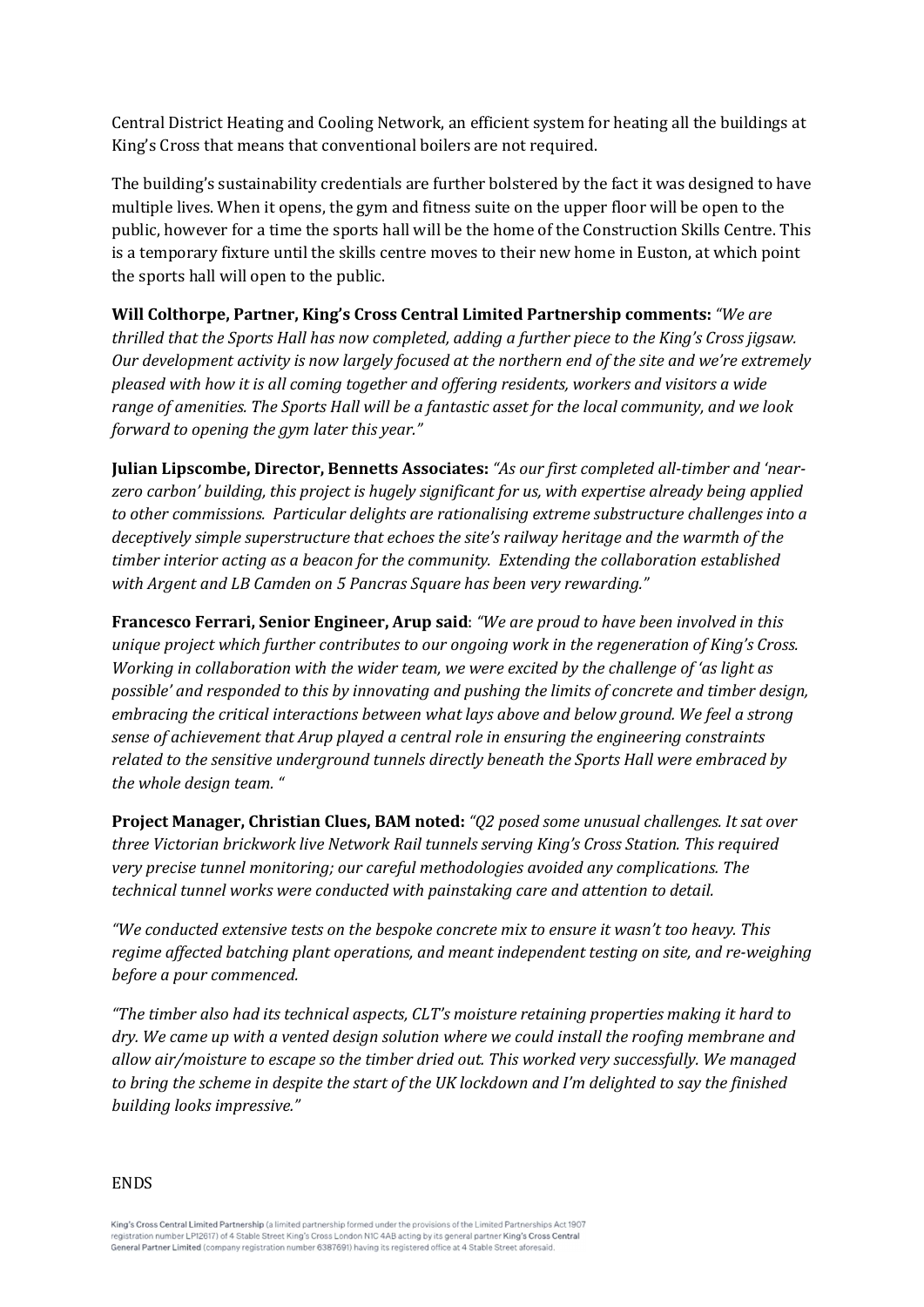#### Press Enquiries

Keziah Harrison, LCA, kh@londoncommunications.co.uk, 07851 774462 Helena Carrie, LCA, hec@londoncommunications.co.uk, 07791181557

#### About King's Cross

King's Cross is home to 67 acres of inspiring businesses, outstanding architecture, destination restaurants and a vibrant cultural scene. It is London's creative neighbourhood and a lively place in central London to visit day and night. The area's industrial past has inspired the 50 new and repurposed buildings; the public spaces between them are a mix of parks, streets, squares, and gardens, with Granary Square and its iconic fountains as a heart.

Already known as a foodie hotspot, King's Cross is now established as a shopping destination. The retail vision has recently been completed with the opening of the Heatherwick Studiodesigned Coal Drops Yard, London's newest shopping street. The district opened in a pair of reimagined Victorian coal buildings, creating 100,000 sq ft of shops, bars and restaurants in the centre of King's Cross.

Over 20,000 people now work in the area in companies including Google, YouTube, Havas, PRS for Music, Camden Council, The Office Group, ArtFund and Universal Music. Facebook, in one of the most significant commercial deals in London's recent history, are also set to take 600,000 sq ft of commercial space across three buildings from 2021. A further 200,000 sq ft of office space remains to be delivered.

King's Cross has close to 2,000 homes – a mix of private, rental, student and affordable housing. All have been designed with care by a number of renowned architecture practices. Landmark development Gasholders London, was completed in February 2018, creating 145 new canal-side apartments within a triplet of Grade II-listed cast-iron gasholder frames.

The King's Cross estate is owned by the King's Cross Central Limited Partnership, made up of Argent and pension fund AustralianSuper. AustralianSuper owns a 67.5% stake in KCCLP.

AustralianSuper manages AUD \$140 billion of members' retirement savings on behalf of almost 2.2 million members. It is a profit for member organization. One in 10 working Australians is a member of AustralianSuper, the nation's largest superannuation fund.

www.kingscross.co.uk

@kingscrossN1C

www.kingscross.co.uk

@kingscrossN1C

#### About Bennetts Associates

Bennetts Associates creates sustainable and enduring architecture. As one of the UK's leading practices, their diverse portfolio has been celebrated with more than 180 awards over 30 years and covers cultural, workplace and education projects in both the public and private sector, ranging from masterplans to small historic buildings. Bennetts Associates is an employee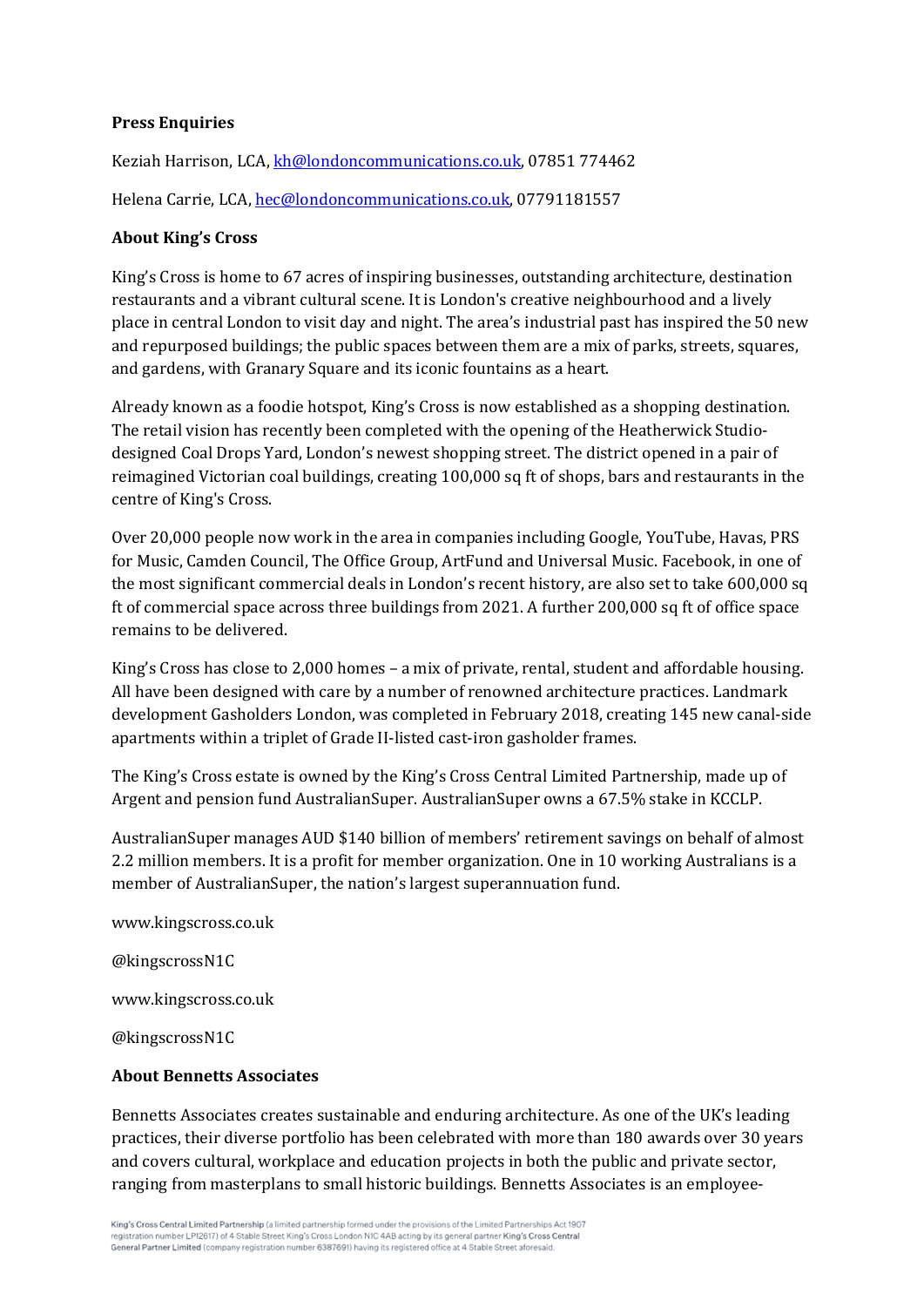owned trust of 70 people with studios in London, Edinburgh and Manchester, and has recently earned Building Design's Higher Education Architect of the Year 2019 Award.

The practice is responsible for many prominent projects, most recently both the Royal College of Pathologists and the London Borough of Camden headquarters in London, Storyhouse in Chester, the Bayes Centre for the University of Edinburgh and Jaguar Land Rover in Warwickshire. Bennetts Associates is currently working on Facebook's London HQ in King's Cross, the Woolwich Creative District in London and the University of Edinburgh's Futures Institute.

The practice also leads its field in sustainability - in April 2019 it became the world's first architects to secure Science Based Target approval and commit to the UN's Climate Neutral Now campaign. The practice is a founding member of the UK Green Building Council and the first architecture practice in the world to report company impacts using the GRI Guidelines.

bennettsassociates.com / Twitter, Instagram, LinkedIn: @BennettsAssocs

### About ARUP

Arup is the creative force at the heart of many of the world's most prominent projects in the built environment and across industry. Working in more than 140 countries, the firm's designers, engineers, architects, planners, consultants and technical specialists work with our clients on innovative projects of the highest quality and impact.

#### www.arup.com

#### About BAM

BAM Construction in London is behind many of the capital's most recognised landmarks both old and new, such as the original Tata Gallery (1897), and the New Scotland Yard HQ for the Metropolitan Police (2017).

BAM has created thousands of buildings over 150+ years and is responsible for constructing the majority of new buildings at Argent's development of Kings Cross.

The company is known for its highly modern techniques and its ingrained collaborative ethos. The company created the first zero-carbon primary school in the UK. It integrates a dedicated design business, its own engineering business and a facilities management company.

It is part of BAM Construct UK, in turn part of Royal BAM Group, which employs some 20,000 people. Royal BAM is an acknowledged leader in digital construction and innovation.

The delivery architect is Stride Treglown.

## About the Construction Skills Centre

The Construction Skills Centre helps local people access the jobs and opportunities created by the King's Cross development. The centre offers training, apprenticeships, employment advice and job opportunities to local people looking to work in construction.

The Construction Skills Centre was initially based on York Way within the W Zone of the King's Cross development. This has now closed and the old building is being demolished in order to